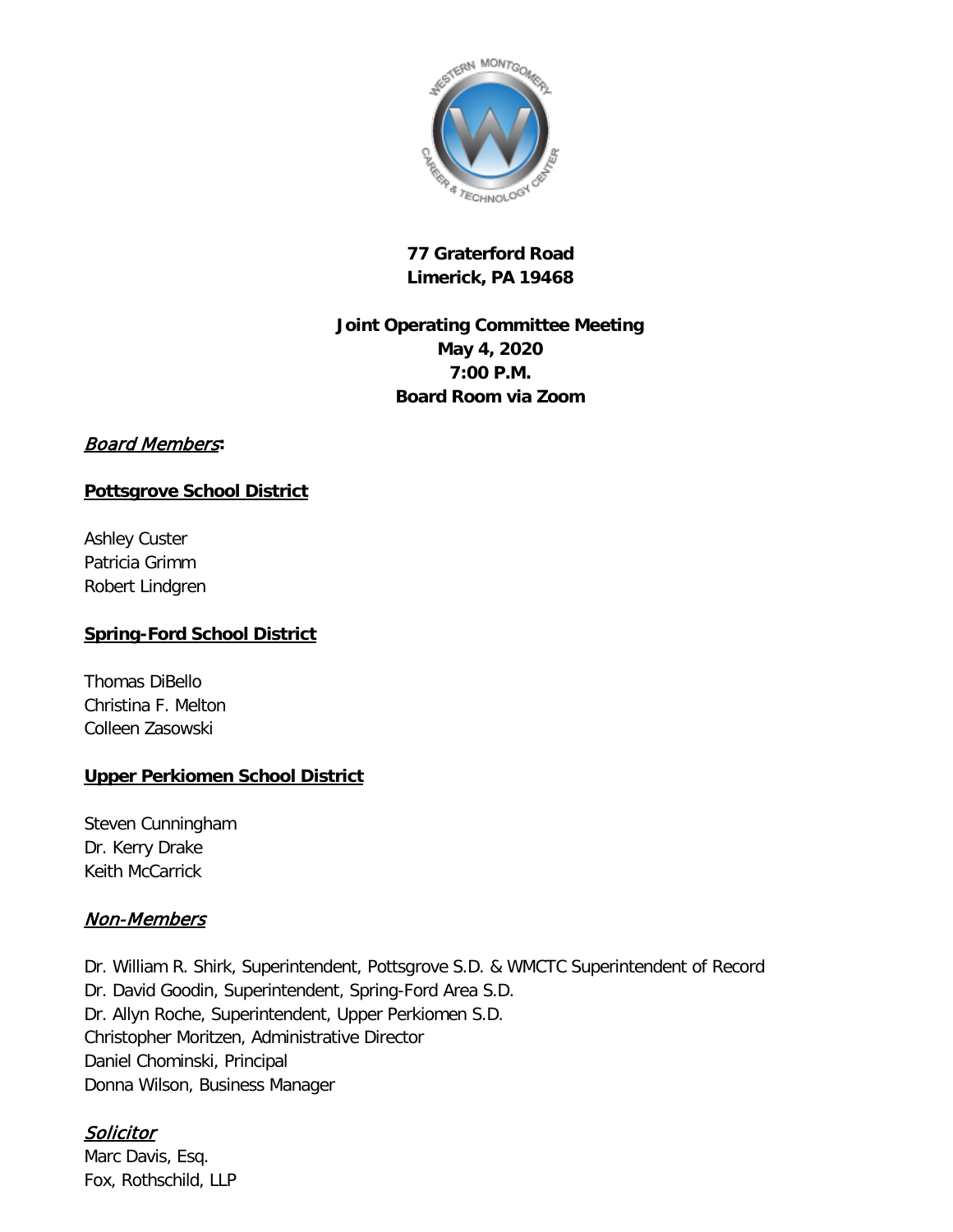## **AGENDA**

## **I. Call to Order**

- A. Pledge of Allegiance
- B. Approval of JOC Minutes of April 6, 2020 Meeting **(Appendix A)**

### **II. Administrative Director Discussion/Information Items**

- A. General Update
- **III. Public Comments on Agenda Items**

#### **IV. Presentations**

#### **V. Committee Reports**

- A. Superintendent of Record's Report Dr. William Shirk
- B. Business Manager's Report Ms. Donna Wilson
- C. Principal's Report Mr. Dan Chominski
- D. Board Secretary's Report Mr. Keith McCarrick
- E. Solicitor's Report Mr. Marc Davis, Esq.

#### **VI. Action Agenda**

#### A. 2020-2021 Budget: **(Appendix B)**

1. The Administration recommends approving the WMCTC 2020-2021 budget as shown in Appendix B.

Motion by \_\_\_\_\_\_\_\_\_\_\_\_\_\_\_\_\_\_\_\_\_\_\_\_\_\_\_, seconded by \_\_\_\_\_\_\_\_\_\_\_\_\_\_\_\_\_\_\_\_\_\_\_\_\_\_\_ to: approve the WMCTC 2020-2021 budget as shown in Appendix B.

#### B. Personnel Appointments:

- 1. The Administration recommends approving Rock Durant as the full time Welding Instructor for the 2020-2021 School Year. Compensation is set at Track B, Lane 1, Step 10, \$51,711.00.
- 2. The Administration recommends approving Rock Durant, Welding Instructor, for no more than 100 hrs. at \$44.00/hr. to develop the Welding Curriculum between July 1, 2020 and August 24, 2020.
- 3. The Administration recommends approving the appointment of Melissa Kane as Accounting Assistant to the Business Manager, effective July 1, 2020. Compensation is set at \$39,000.00.

Motion by \_\_\_\_\_\_\_\_\_\_\_\_\_\_\_\_\_\_\_\_\_\_\_\_\_\_\_\_, seconded by \_\_\_\_\_\_\_\_\_\_\_\_\_\_\_\_\_\_\_\_\_\_\_\_\_\_\_\_\_ to: approve the appointments as presented.

#### C. Contracted Services: **(Appendix C & D)**

1. The Administration recommends approving Pletcher Fire Protection to perform the Sprinkler System's Annual Inspection, the Annual Inspection of the Fire System, and the Annual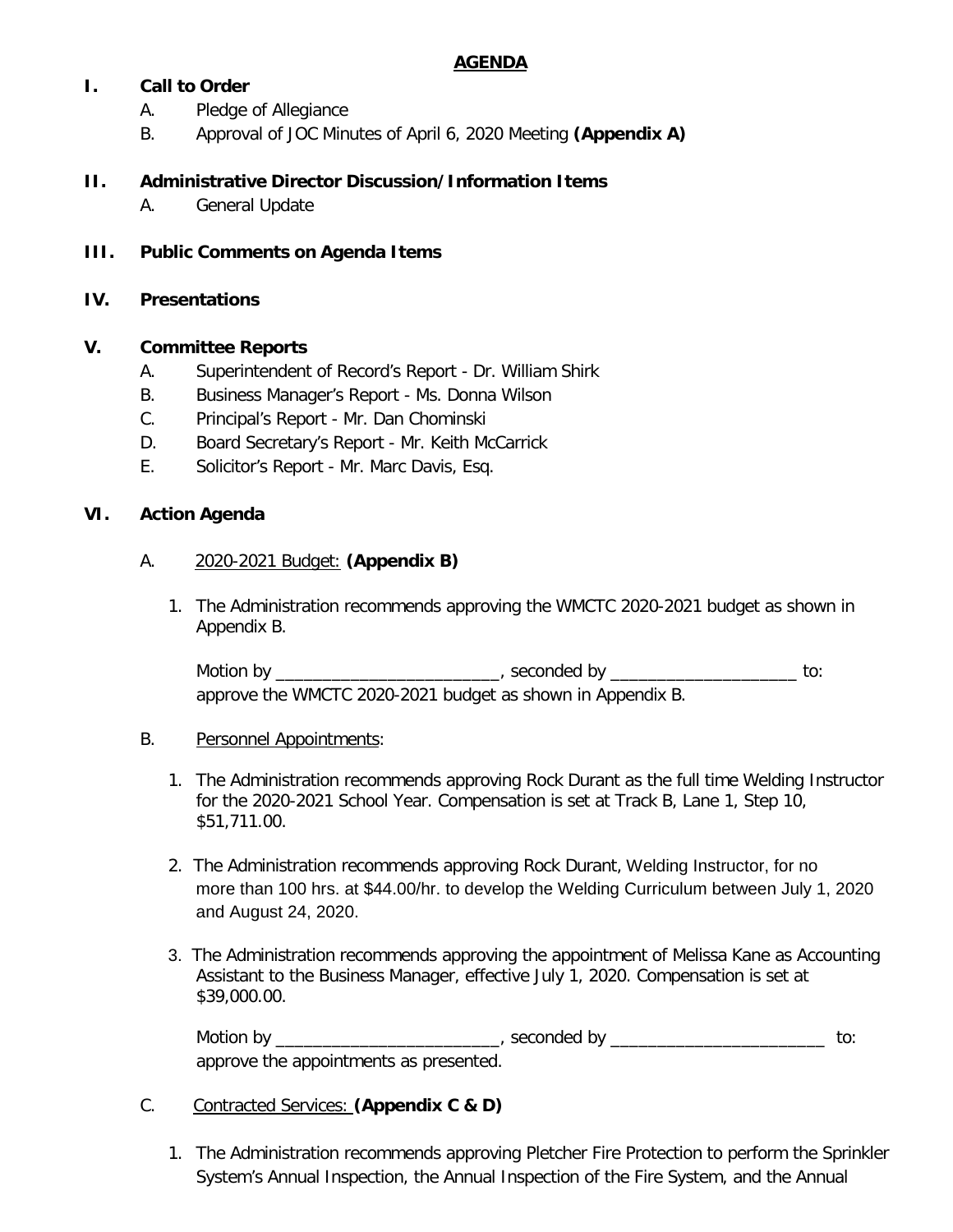Inspection of the Fire Extinguishers in the approximate amount of \$3672.00/annually (approximate based on number of extinguishers inspected), effective July 1, 2020 through June 30, 2023 (three years) as shown in Appendix C.

Motion by \_\_\_\_\_\_\_\_\_\_\_\_\_\_\_\_\_\_\_\_\_\_\_\_\_, seconded by \_\_\_\_\_\_\_\_\_\_\_\_\_\_\_\_\_\_\_\_\_\_\_\_\_\_\_\_\_\_\_ to: approve Pletcher Fire Protection to perform the annual inspections as presented in Appendix C.

2. The Administration recommends approving the Annual Service Level Agreement (SLA) with GO2Tech, Inc. in the amount of \$903.00 per month to provide technical support on an as needed basis as shown in Appendix D.

Motion by \_\_\_\_\_\_\_\_\_\_\_\_\_\_\_\_\_\_\_\_\_\_\_\_\_, seconded by \_\_\_\_\_\_\_\_\_\_\_\_\_\_\_\_\_\_\_\_\_\_\_\_\_\_\_\_\_\_\_ to: approve the Annual Service Level Agreement (SLA) with GO2Tech, Inc. as presented in Appendix D.

- D. Finance:
	- 1. Cash Receipts and List of Bills: **(Appendix E)**

The Administration recommends approving the Cash Receipts and List of Bills as shown in Appendix E.

Motion by \_\_\_\_\_\_\_\_\_\_\_\_\_\_\_\_\_\_\_\_\_\_\_\_\_\_\_, seconded by \_\_\_\_\_\_\_\_\_\_\_\_\_\_\_\_\_\_\_\_\_\_\_\_\_\_\_\_\_ to: approve Cash Receipts and List of Bills as shown in Appendix E.

## E. 2020-2021 School Calendar: **(Appendix F)**

1. The Administration recommends approving the 2020-2021 School Calendar as shown in Appendix F.

Motion by \_\_\_\_\_\_\_\_\_\_\_\_\_\_\_\_\_\_\_\_\_\_\_\_\_\_\_\_, seconded by \_\_\_\_\_\_\_\_\_\_\_\_\_\_\_\_\_\_\_\_\_\_\_\_\_\_\_\_\_ to: approve the 2020-2021 School Calendar as shown in Appendix F.

## F. Textbook Inventory: **(Appendix G)**

1. The Administration recommends approving the 2020-2021 Textbook Inventory as shown in Appendix G.

Motion by \_\_\_\_\_\_\_\_\_\_\_\_\_\_\_\_\_\_\_\_\_\_\_\_\_\_\_\_, seconded by \_\_\_\_\_\_\_\_\_\_\_\_\_\_\_\_\_\_\_\_\_\_\_\_\_\_\_\_\_ to: approve the 2020-2021 Textbook Inventory as shown in Appendix G.

#### G. 2020-2021 Panel of Physicians: **(Appendix H)**

1. The Administration recommends approving the Panel of Physicians for Workers Compensation Premium credit as shown in Appendix H.

Motion by \_\_\_\_\_\_\_\_\_\_\_\_\_\_\_\_\_\_\_\_\_\_\_\_\_\_, seconded by \_\_\_\_\_\_\_\_\_\_\_\_\_\_\_\_\_\_\_\_\_\_\_\_\_\_\_\_\_\_ to: approve the Panel of Physicians for Workers Compensation as shown in Appendix H.